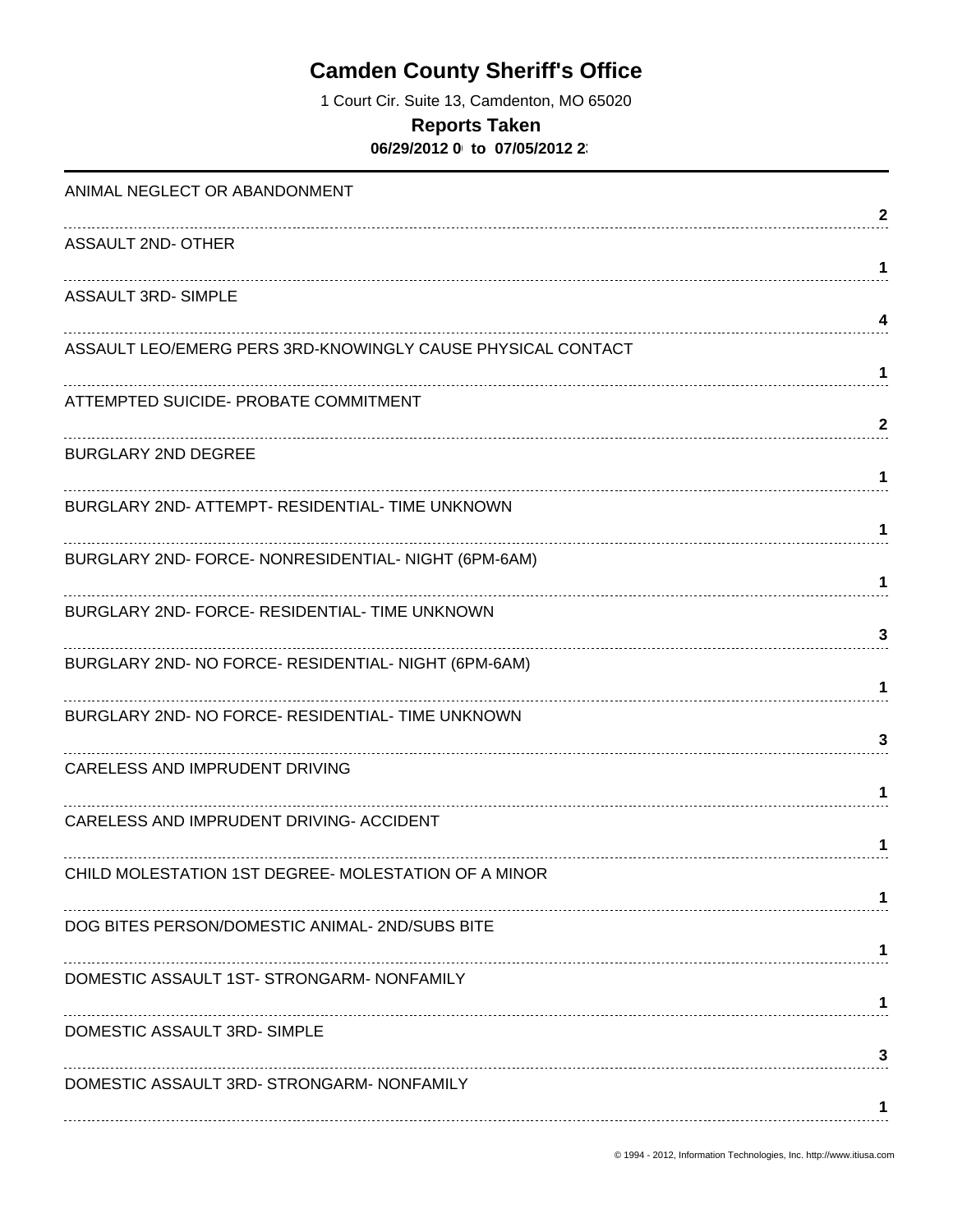1 Court Cir. Suite 13, Camdenton, MO 65020

#### **Reports Taken**

**06/29/2012 00:00 to 07/05/2012 23:59**

| DRIVE MOTOR VEHICLE ON DRIVER'S HIGHWAY WHILE SUS/REV       |              |
|-------------------------------------------------------------|--------------|
| DRIVING WHILE INTOX- ALCOHOL                                | 1            |
|                                                             | 3            |
| DRIVING WHILE INTOX- ALCOHOL- AGGRAVATED OFFENDER           | 1            |
| DRIVING WHILE INTOX- ALCOHOL- PERSISTENT OFFENDER           |              |
|                                                             | 1            |
| DRIVING WHILE REVOKED / SUSPENDED                           | 1            |
| DRIVING WHILE SUSPENDED                                     |              |
|                                                             | $\mathbf{2}$ |
| EXCEEDED POSTED SPEED LIMIT (EXCEEDED BY 16 - 19 MPH)       | 1            |
| EXCEEDED POSTED SPEED LIMIT (EXCEEDED BY 20 - 25 MPH)       |              |
|                                                             | $\mathbf{2}$ |
| EXCEEDED POSTED SPEED LIMIT- 1ST CLASS CNTY- 20 MPH OR MORE | 1            |
| FAIL TO DRIVE ON RIGHT HALF OF RDWY                         |              |
|                                                             | $\mathbf{2}$ |
| FAIL TO MAINTAIN FINANCIAL RESPONSIBILITY ON MOTOR VEHICLE  | $\mathbf{2}$ |
| FAIL TO REGISTER MOTOR VEHICLE                              |              |
|                                                             | 1.           |
| FAIL TO STOP FOR STOP SIGN AT STOP LINE/BEFORE CROSSWALK    |              |
| FOLLOWING TOO CLOSE                                         | 1            |
|                                                             |              |
| HARASSMENT TO FRIGHTEN OR DISTURB ANOTHER PERSON            |              |
|                                                             | 3            |
| HH- DRIVING WHILE INTOXICATED OR DRUGGED (NO ACCIDENT)      |              |
| HH- EXCEED POSTED SPEED LIMIT (11-15 MPH OVER)              |              |
|                                                             |              |
| HH- FAIL TO STOP AT STOP SIGN                               |              |
|                                                             |              |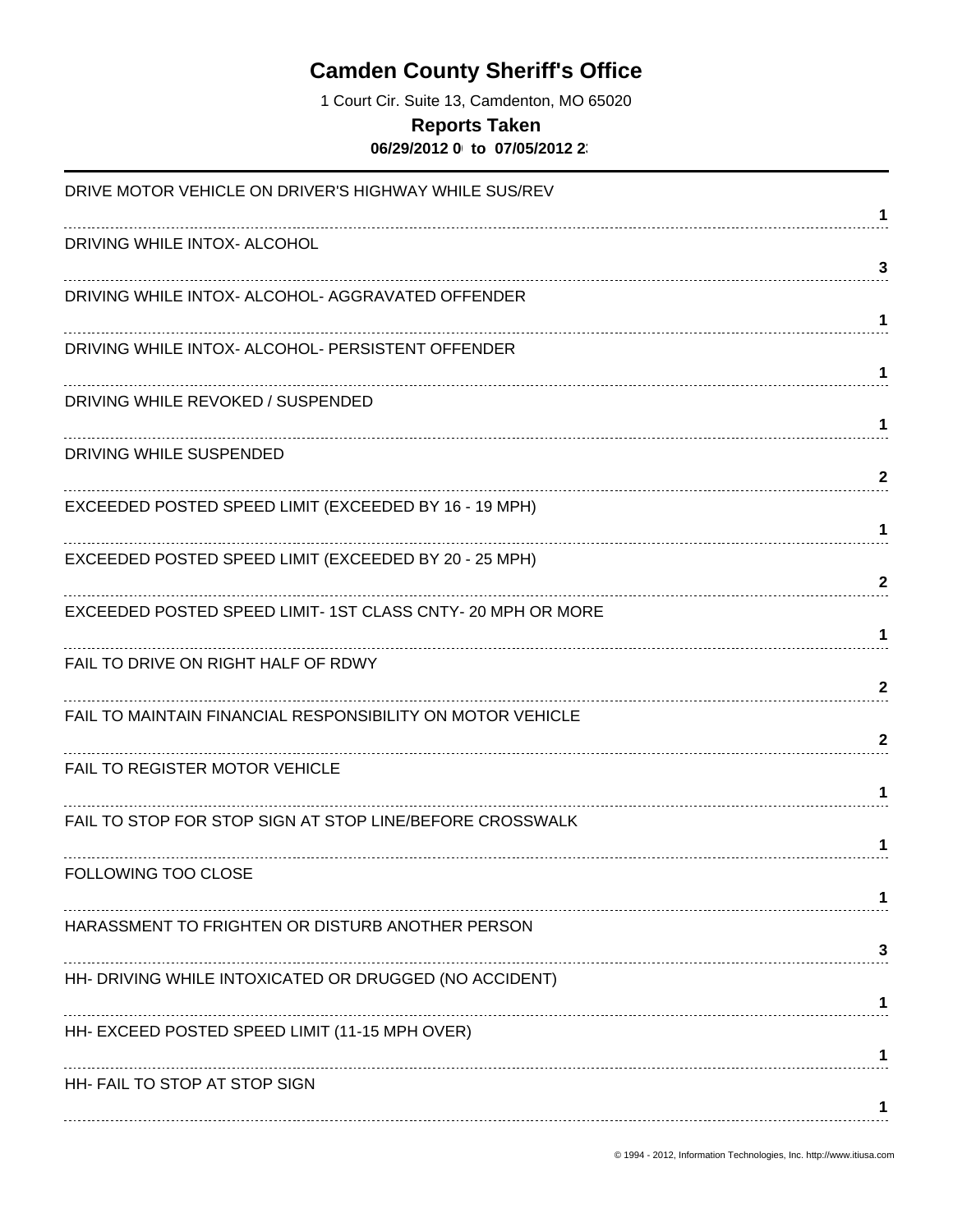1 Court Cir. Suite 13, Camdenton, MO 65020

#### **Reports Taken**

**06/29/2012 00:00 to 07/05/2012 23:59**

| MINOR VISIBLY INTOXICATED- BAC .02% OR MORE- 1ST OFFENSE  | 1                 |
|-----------------------------------------------------------|-------------------|
| <b>MISSING JUVENILE</b>                                   | 1                 |
| POSS OF CONTROLLED SUBSTANCE - SYNTH NARCOTIC             |                   |
| POSSESSION OF DRUG PARAPHERNALIA-UNLAWFUL USE             | 3<br>$\mathbf{2}$ |
| PROBATE COMMITMENT- CONVEYED/DETAINED MENTALLY ILL PERSON | 1                 |
| PROPERTY DAMAGE 2ND -PRIVATE                              | 8                 |
| PROPERTY DAMAGE 2ND -PUBLIC                               | 1                 |
| RESIST/INTERFERE W/ ARREST, DETENTION OR STOP             | 1                 |
| STEAL FROM AUTO-CURRENCY-\$49 OR LESS                     | 1                 |
| STEAL FROM AUTO-MISC-\$ 49 OR LESS                        | 1                 |
| STEAL FROM AUTO-MISC-\$ 200 TO \$499                      | 1                 |
| STEAL FROM BUILDING-CONSUMABLE GDS-\$500 TO \$24,999      | 1                 |
| STEAL FROM BUILDING-ELECTRONICS-\$ 200 TO \$499           | 1                 |
| STEAL FROM BUILDING-JEWELRY-\$500 TO \$24,999             |                   |
| STEAL FROM BUILDING-MISC-\$ 200 TO \$499                  |                   |
| STEAL MOTOR VEHICLE-AUTO                                  |                   |
| <b>TRESPASS - 2ND DEGREE</b>                              |                   |
|                                                           |                   |